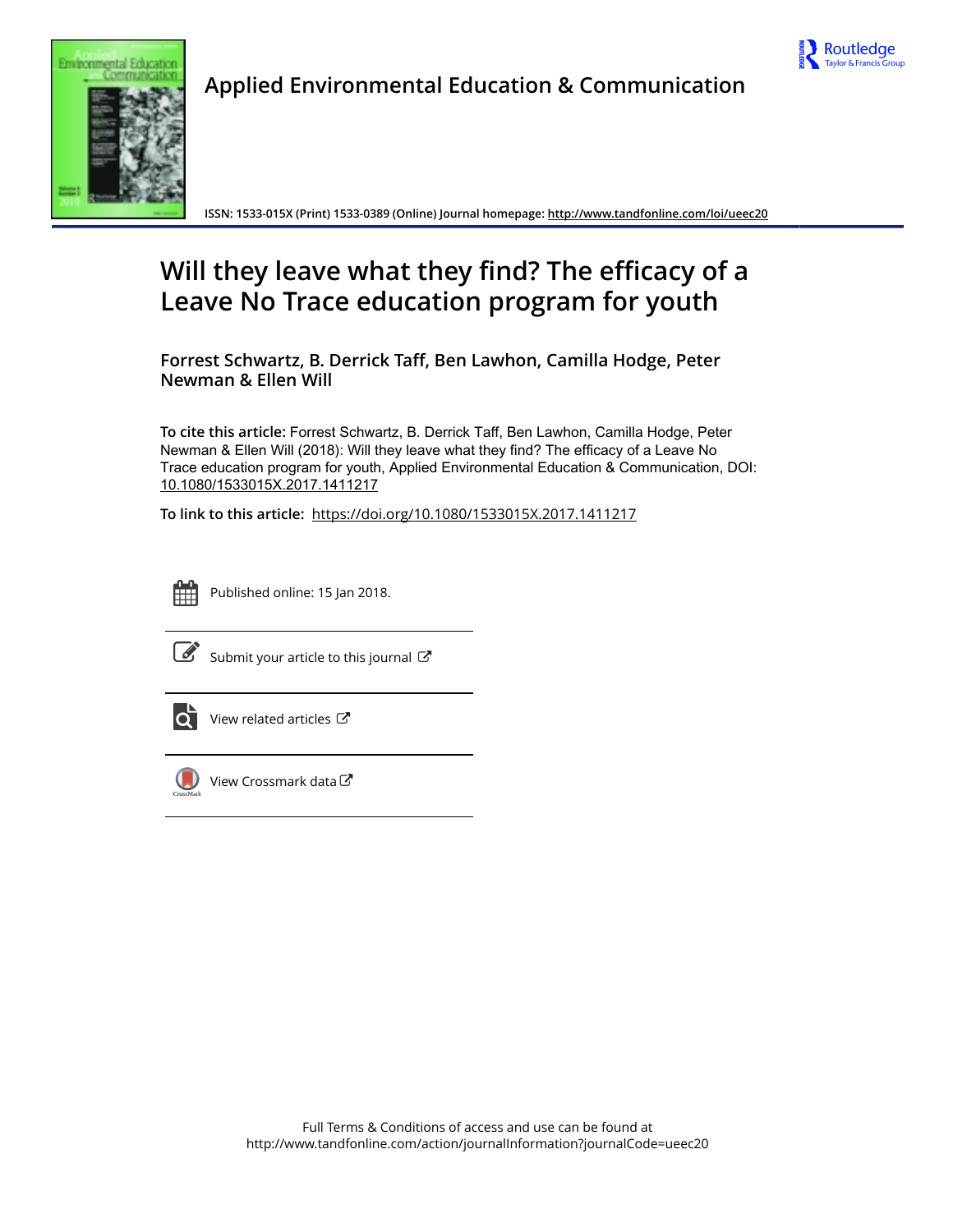

Check for updates

# **Will they leave what they find? The efficacy of a Leave No Trace education program for youth**

Forrest Schwartz <sup>oa</sup>, B. Derrick Taff<sup>a</sup>, Ben Lawhon<sup>b</sup>, Camilla Hodge<sup>c</sup>, Peter Newman<sup>a</sup>, and Ellen Will <sup>od</sup>

<sup>a</sup> Recreation, Park, and Tourism Management Department, Pennsylvania State University, University Park, Pennsylvania, USA; <sup>b</sup>Leave No Trace Center for Outdoor Ethics, Boulder, Colorado, USA; <sup>c</sup>Department of Parks, Recreation, and Tourism, University of Utah, Salt Lake City, Utah, USA; dShaver's Creek Outdoor School, Petersburg, Pennsylvania, USA

#### **ARSTRACT**

The authors explored the infuences of a youth-focused Leave No Trace educational program on participants' attitudes, behaviors, and nature connectedness. The study employed an experimental, equivalent control-group design and included survey and direct observation measures. Pretest and posttest surveys provided self-report measures of attitudes and nature connectedness, while direct observations examined participants' behavior toward keeping or leaving objects found in nature. Participants who received the PEAK educational program reported positive attitude changes above and beyond participants who did not receive the program, and left found objects more often than those in the control group.

# **Introduction**

Decreased outdoor and nature-based activity is negatively related to mental and physical well-being among youth (Louv, 2008). Less is known about the relationship youth have to environmental stewardship and environmentally responsible behavior. Researchers have recently begun to explore this relationship. For example, in a study spanning 1976–2005, Wray-Lake, Flanagan, and Osgood (2010) found that taking personal responsibility for the environment and conservation behavior has declined in adolescents. They argue there has been a decline in knowledge regarding the scarcity of natural resources stemming from a rise in consumerism and materialism in the United States, and suggest this decline in knowledge has led to a decreased concern for the environment among youth (Wray-Lake et al., 2010).

Today's youth will inevitably become national and global leaders with responsibility for environmental stewardship and sustainability, and trends among young people can serve as a barometer for social change (Wray-Lake et al., 2010). Signifcant

**CONTACT** Forrest Schwartz **fgs117[@psu.edu](mailto:fgs117@psu.edu) <b>E** 801 Ford Building, University Park, PA 16802, USA. © 2018 Taylor & Francis Group, LLC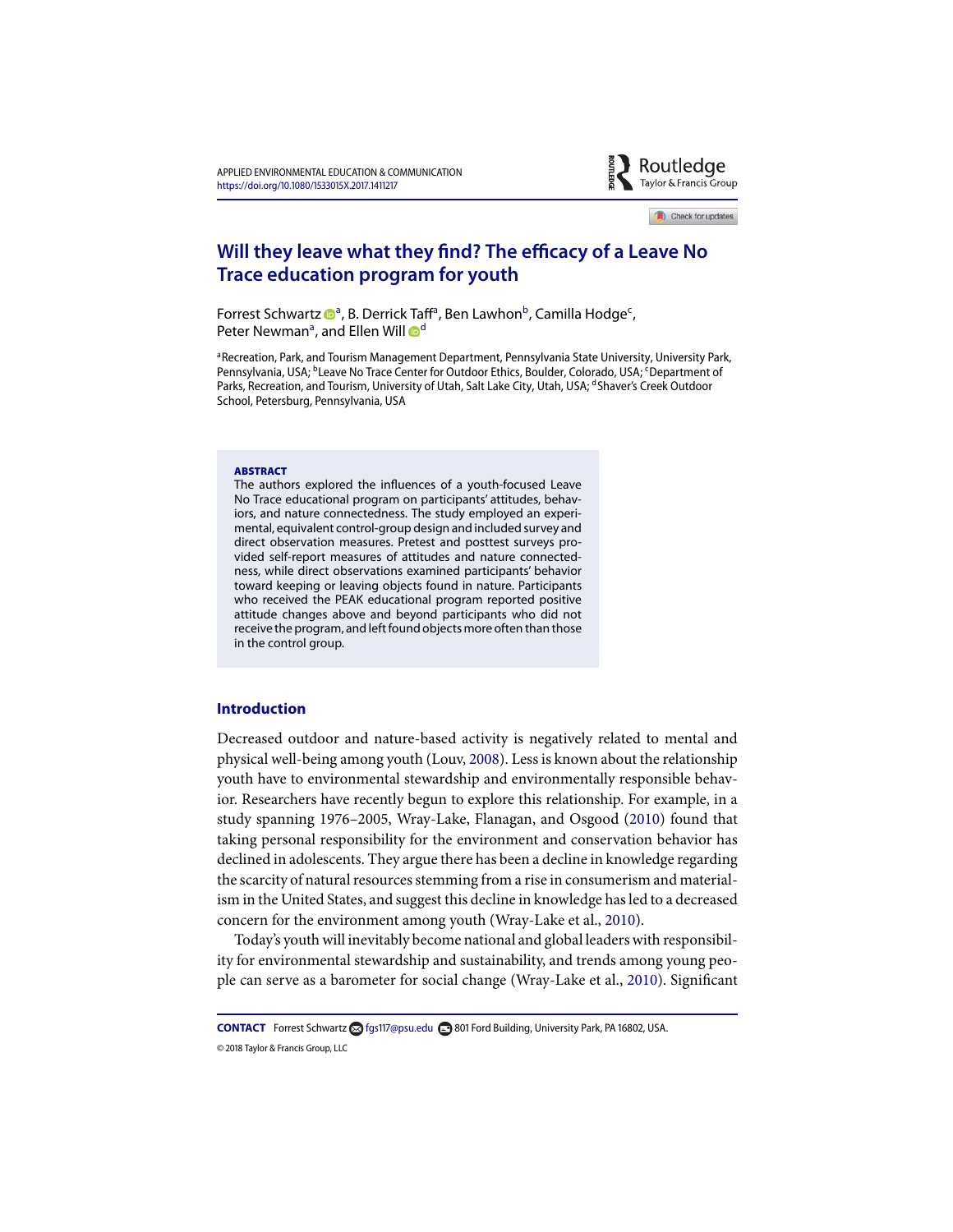# $2 \quad \Leftrightarrow$  F. SCHWARTZ ET AL.

life experiences in the childhood years have powerful infuence to inform attitudes, values, and behaviors throughout life, especially those related to issues of the environment (Chawla, 1998). And these early experiences in nature have been shown to be strong predictors of future environmental stewardship (Chawla & Cushing, 2007). Adolescents' reduced time spent outdoors and environmental concern call for educational and programmatic interventions to promote environmental consciousness among this rising generation (Wray-Lake et al., 2010). Environmental education interventions are one way to develop greater environmental consciousness and outdoor activity among youth.

# *Youth and environmental education*

In her review, Davis (2009) identifed three areas of inquiry regarding youth and environmental education (EE) research: (a) youth's relationships with nature (education *in* the environment), (b) youth's understandings of environmental topics (education *about* the environment), and (c) youth and environmental behaviors (education *for* the environment). Generally, literature around education *in* and *about* the environment suggests that young people who participate in EE programs develop a greater connection to nature and an increased knowledge of the environment and natural processes (e.g., Barratt Hacking, Barratt, & Scott, 2007; Wells & Lekies, 2006). Davis (2009) suggested studies involving youth and education *for* the environment are still needed. Where such studies do exist, researchers have typically utilized self-report measures of behavior, or behavioral intent, as surrogates for actual behavior (e.g., participation in home recycling programs). Studies utilizing actual behavioral observations are practically non-existent in the EE literature (Camargo & Shavelson, 2009).

While getting children outside and experiencing natural environments is a critical step in fostering environmental stewardship, research shows that increased use of natural and recreational areas increases the probability of negative impacts on the environment (Marion, Leung, Eagleston, & Burroughs, 2016). Thus, it is essential that children not only be provided opportunities to engage in EE programs, but also taught basic minimum-impact outdoor skills necessary for the long-term health of the natural environment.

#### *Leave No trace: Promoting educational awareness in kids*

Recognizing the need for youth education in minimum-impact outdoor skills, The Leave No Trace Center for Outdoor Ethics developed the Promoting Environmental Awareness in Kids (PEAK) program to teach children about the environment and how to recreate responsibly in the out-of-doors. However, little is known as to the efectiveness of the PEAK program. One study measured the efect of the PEAK program on children's knowledge of Leave No Trace principles following participation in a one-day program (see Miller, Shellman, Hill, Ramsing, & Lawhon, 2014). The authors noted a signifcant increase in knowledge scores between pretest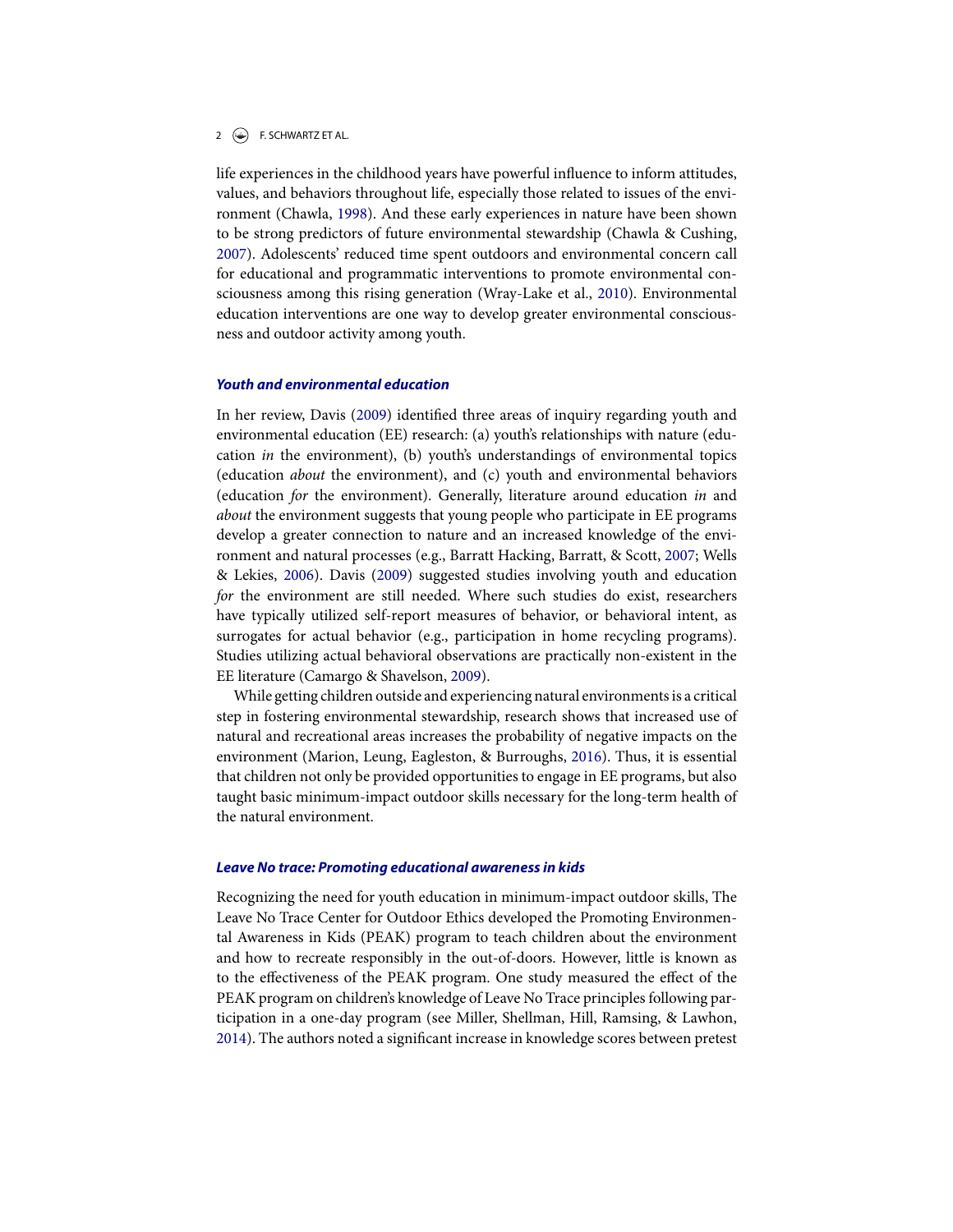and posttest; however, knowledge does not necessarily translate to behavior change (Hungerford & Volk, 1990; Hwang, Kim, & Jeng, 2000; Manning, 2003; Petty, McMichael, & Brannon, 1992), and this is particularly true of Leave No Tracerelated behaviors (Vagias & Powell, 2010). Therefore, more research needs to be conducted to understand the efect of PEAK on attitudes and behavior.

Previous research has established that attitudes infuence behaviors (Ajzen, 2001; Fishbein & Manfredo, 1992; Ham & Krumpe, 1996; Heberlein, 2012). Accordingly, Leave No Trace behavior is infuenced in part by attitudes toward specifc Leave No Trace guidelines and recommended practices. Understanding the infuence of PEAK education on attitudes related to Leave No Trace is essential for the development of educational programs that foster positive attitude and behavior change. Thus, the purpose of this study was to measure the infuence of a PEAK educational program on the attitudes and behaviors of youth participants using an experimental, equivalent control-group design that included survey and direct observation measures.

# **Methods**

# *Site and sample*

The research was conducted in Pennsylvania, USA, at an outdoor school (ODS) program for ffth and sixth grade students. ODS is a four-day, three-night residential environmental education program that uses nature-based experiential learning techniques to teach about the interrelatedness of humans and the natural environment. Participants consisted of primarily ffth grade students from participating schools in three counties surrounding the ODS location.

Data for this study were collected during the six-week spring 2016 ODS season, from March 29 to May 13, 2016. Students spend four days at ODS (Tuesday morning through Friday). A typical day involves a combination of outdoor lessons, free time activities, cabin time, meals and campfre activities. For the outdoor lessons students are randomly assigned to "learning groups" of 10 to 12 students. While much of the ODS curriculum is built around environmental and nature-based themes and topics there is currently no explicit discussion of Leave No Trace or other similar outdoor ethics concepts, thus creating a baseline control condition.

All spring 2016 ODS students ( $N = 360$ ) were eligible for participation. Upon Institutional Review Board (IRB) approval, a letter describing the study and a parental consent form were included with the ODS registration forms. Parental consent was provided for 357 children (99%).

# *Educational intervention*

The intervention was a single 30-minute educational module from the Leave No Trace PEAK program titled "Unlocking the Past" focused on the Leave What You Find Principle (LWYF). LWYF teaches the importance of leaving artifacts and other natural objects behind for future visitors to enjoy. It stresses leaving places in their natural state so as to preserve the ecological, cultural, and historical value of the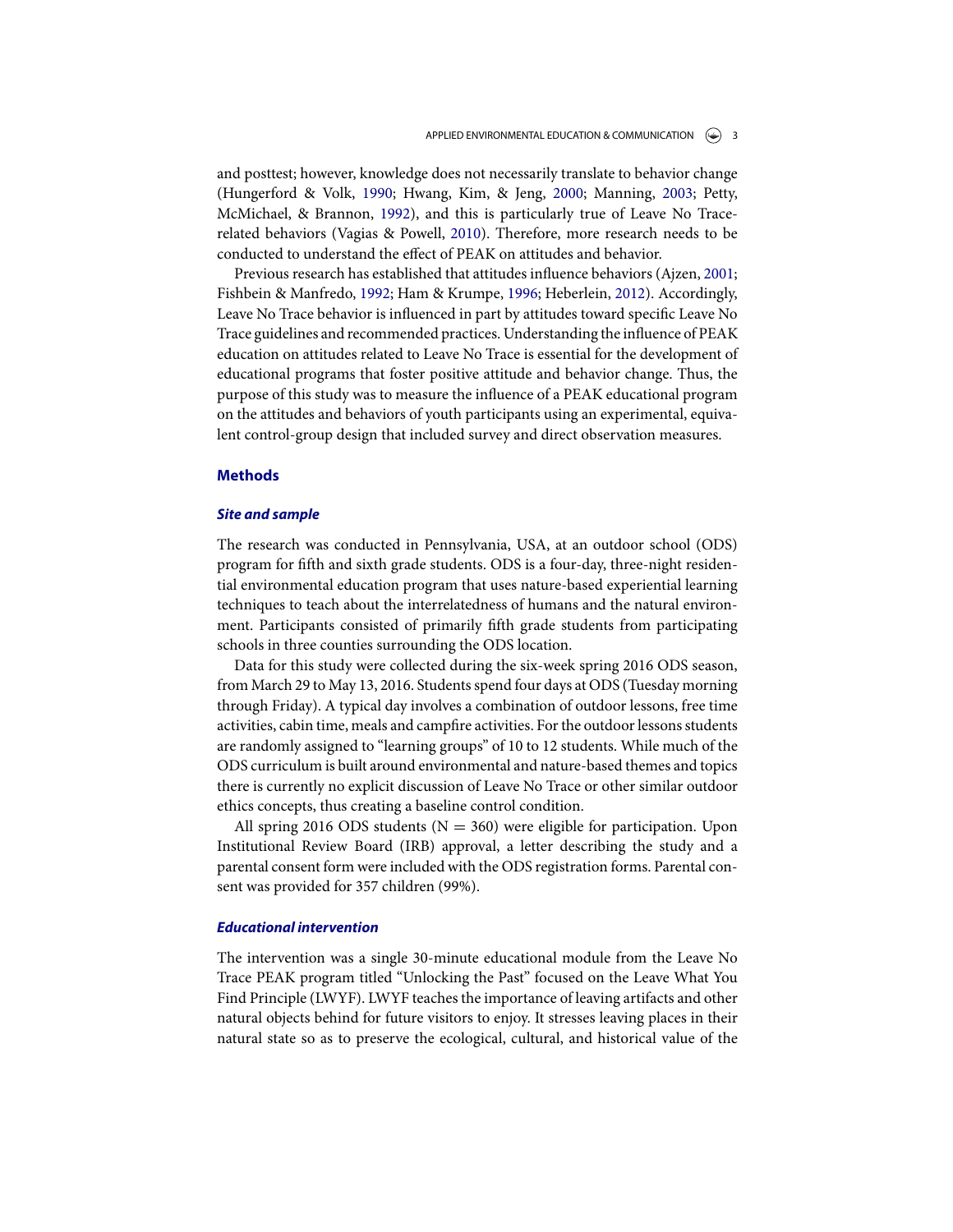# 4 **(C)** F. SCHWARTZ ET AL.

place. This principle was selected because: (1) the prescribed behavior is observable at the individual level (e.g., whether someone removes a fossil from a rock outcrop), and (2) it involves the highest level of ethically grounded decision-making compared to the other principles.

Students were randomly assigned to learning groups, and learning groups were randomly assigned to treatment or control conditions. Learning groups selected to receive the treatment participated in the PEAK educational module on the frst day (Tuesday) of ODS during a three-hour nature walk that includes a combination of games, teambuilding activities, and educational components. Learning groups assigned to control conditions participated in the same nature walk program without the PEAK module.

# *Survey instrument*

Pretest and posttest surveys measured attitudes toward the LWYF Principle. Respondents indicated the extent to which they agreed or disagreed with a series of behavior-related statements regarding the appropriateness of keeping things found in nature (e.g., *It is wrong to collect fossils*). Responses used a fve-point Likert Scale ranging from one ("strongly disagree") to five ("strongly agree"). Thus, respondents who agreed that keeping objects they fnd in nature was acceptable would have attitudes less aligned with the LWYF Principle.

Posttest survey items, presentation order, and design were identical to pretest surveys, with the addition of two items examining nature connectedness as related to found objects. Taking home natural objects found during an outdoor experience is often cited as a reminder of the event, like a souvenir (Ward & Roggenbuck, 2003; Taf, Newman, Vagias, & Lawhon, 2014). To explore this concept, we asked respondents to evaluate: (1) the importance they attributed to keeping found objects, and (2) the extent to which keeping a natural object might foster connections with nature. These items were not included on the presurvey to avoid biasing participant behaviors during the observation phase of data collection (Schwarz, 1999). Pretest surveys were administered on the frst day of ODS. Posttest surveys were administered on the last day of ODS. After removing incomplete and unmatched surveys, 346 matched-pair surveys were collected ( $n_{control} = 153$ ;  $n_{treatment} = 193$ ).

#### *Field experiment and behavior observation*

The behavior of interest was whether students decided to keep a unique object they discovered during an ODS activity. To examine this behavior, researchers devised a feld experiment that created opportunities for students to fnd arrowheads, fossils, or pyrite in a seemingly natural and authentic context. These three objects are known to occur in the geographical region, and are considered collector's items. Therefore, the discovery of one of these objects would create a novel nature-based experience requiring students to navigate a moral/ethical dilemma of what to do with the found object.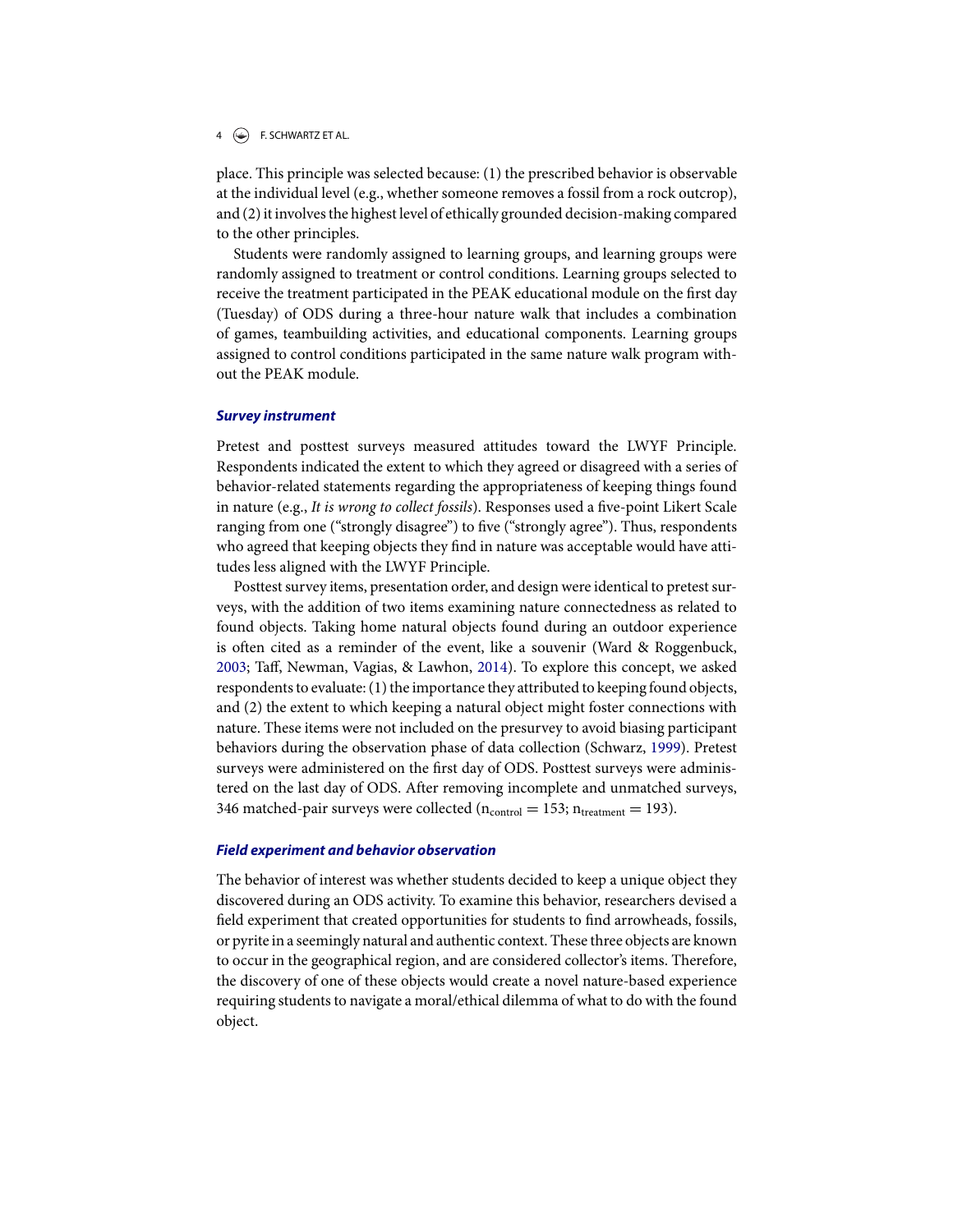#### APPLIED ENVIRONMENTAL EDUCATION & COMMUNICATION  $\left(\bigcirc\right)$  5

The feld experiment and behavior observations were conducted during the second and third days (i.e., not on the nature walk day) of ODS. During an interactive lesson at one of three previously identifed sites, students engaged in digging and sifting through soil layers and taking note of what they found to better understand soil. Researchers prepared the sites in advance by burying the objects of interest within a dig plot. Objects were buried to be easily found during the activity, while also appearing to be naturally occurring. Each dig site consisted of three individual 14-inch dig plots, spaced approximately 8–10 feet apart. One object was buried within each dig plot. For consistency, plot one always contained an arrowhead, and plots two and three the fossil and piece of pyrite, respectively. Learning groups of 10– 12 students were randomly assigned to one of the three dig sites, and then groups of three to four students were randomly assigned to dig plots. Two researchers worked independently at each dig site, noting the type and number of objects found and kept.

A total of 48 learning groups participated under control conditions and 54 learning groups participated in the educational treatment. An initial variable of interest during the observations was whether or not the preburied object of interest was found during the activity. For objects that were discovered, we then recorded whether the object was kept or left at the dig site. Objects were evenly distributed across conditions and groups.

# **Results**

# *Attitudes toward leave what you* **f***nd behaviors*

Overall, results of paired samples *t*-tests suggest the treatment group held attitudes more in line with the LWYF Principle than did the control group (Table 1). That is, while the data indicate positive shifts in attitudes from pretest to posttest for both groups, those in the treatment group showed a tendency to report posttest scores in greater agreement with LWYF than those in the control group. For some behaviors both groups reported signifcant changes in attitudes to better align with LWYF. For example, attitudes toward picking flowers in nature (Item 1) significantly improved in both groups, with both becoming less supportive of the behavior at the time of posttest. The same is true for Item 6 regarding collecting rocks.

Alternatively, signifcant changes in attitudes toward the keeping of arrowheads (Item 7) were less in line with the LWYF Principle for both the control and treatment groups, indicating participants became more supportive of the behavior from pretest to posttest. The changes for the control group participants were greater than those in the treatment: a mean change of 0.45 and 0.23, respectively. Comparisons of mean posttest scores indicated that those in the treatment group ( $M = 2.56$ ,  $SD = 1.353$ ) had a greater tendency to evaluate this behavior as negative, while the mean score for the control group ( $M = 3.07$ ,  $SD = 1.461$ ) is just above the midpoint on the scale indicating more favorable attitudes toward keeping arrowheads.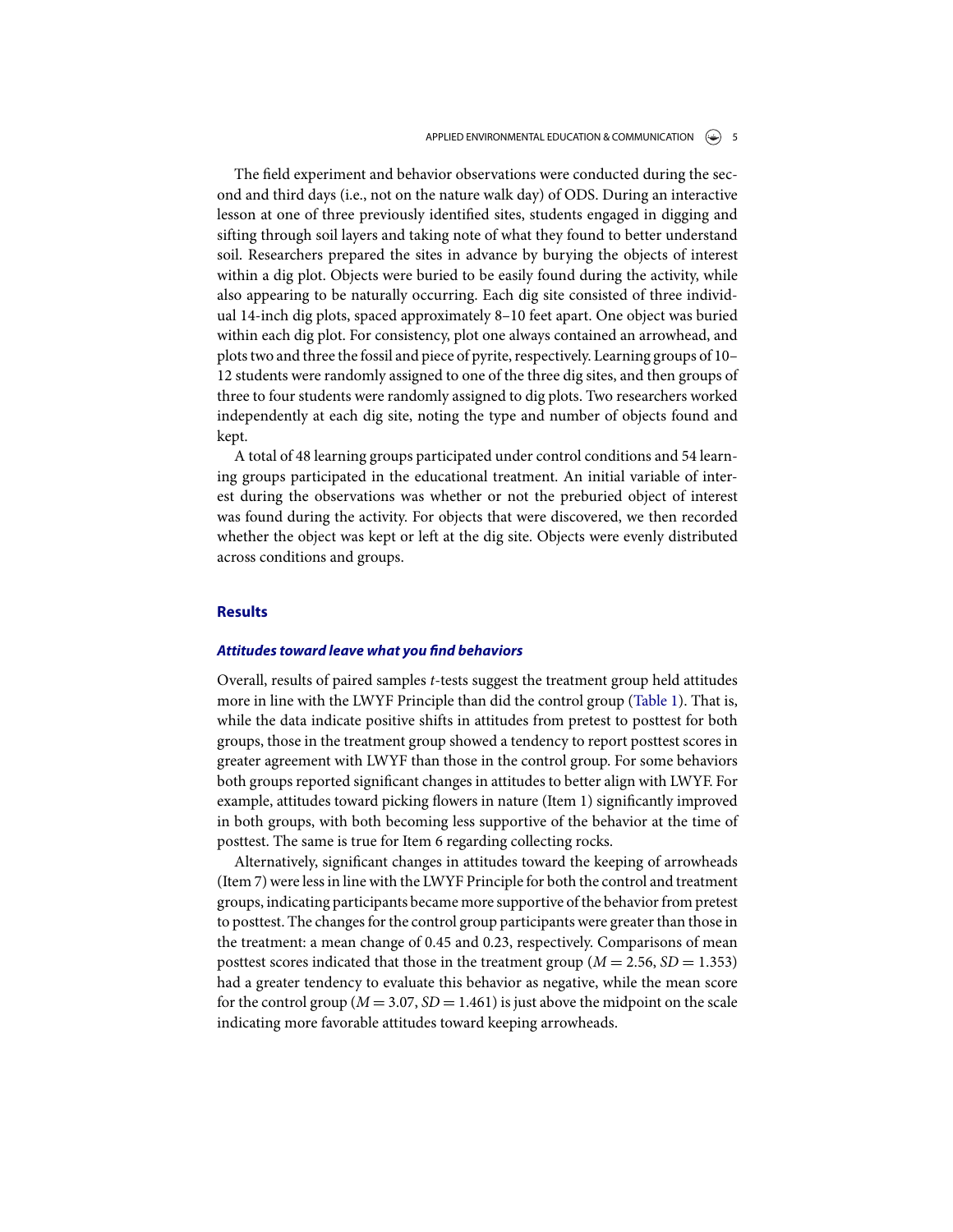#### 6  $\leftarrow$  F. SCHWARTZ ET AL.

**Table .** Comparison of attitude measures by treatment group: paired and independent samples *t*tests.

|                                                    |           |       | Control   | Treatment |           |
|----------------------------------------------------|-----------|-------|-----------|-----------|-----------|
| When visiting nature                               |           | Pre   | Post      | Pre       | Post      |
| 1. It is OK to pick flowers.                       | Mean      | 2.73  | $2.16***$ | 2.69      | $2.08***$ |
|                                                    | N         | 146   | 146       | 191       | 191       |
|                                                    | SD        | 1.288 | 1.083     | 1.229     | 1.041     |
| 2. It is wrong to pick up natural objects even if  | Mean      | 3.08  | $2.67***$ | 3.06      | 2.90      |
| you put them back where you found                  | N         | 146   | 146       | 188       | 188       |
| them. $2$                                          | SD        | 1.329 | 1.249     | 1.311     | 1.259     |
| 3. It is OK to collect live animals.               | Mean      | 1.40  | 1.44      | 1.56      | 1.53      |
|                                                    | N         | 141   | 141       | 189       | 189       |
|                                                    | SD        | 0.845 | 0.848     | 0.975     | 0.948     |
| 4. It is wrong to collect fossils.                 | Mean      | 2.94  | 2.93      | 3.10      | 3.21      |
|                                                    | N         | 147   | 147       | 184       | 184       |
|                                                    | SD        | 1.366 | 1.398     | 1.376     | 1.324     |
| 5. It is OK to collect insects.                    | Mean      | 2.27  | $2.00*$   | 2.15      | 2.08      |
|                                                    | N         | 143   | 143       | 183       | 183       |
|                                                    | SD        | 1.296 | 1.120     | 1.244     | 1.213     |
| 6. It is wrong to collect rocks.                   | Mean      | 2.57  | $2.85*$   | 2.55      | $2.82*$   |
|                                                    | N         | 139   | 139       | 181       | 181       |
|                                                    | SD        | 1.302 | 1.251     | 1.222     | 1.248     |
| 7. It is OK to keep arrowheads. <sup>2</sup>       | Mean      | 2.62  | $3.07***$ | 2.33      | $2.56*$   |
|                                                    | N         | 138   | 138       | 174       | 174       |
|                                                    | SD        | 1.363 | 1.461     | 1.391     | 1.353     |
| 8. It is OK to collect animal bones or antlers.    | Mean      | 2.37  | 2.18      | 2.07      | 2.02      |
|                                                    | N         | 130   | 130       | 176       | 176       |
|                                                    | <b>SD</b> | 1.342 | 1.309     | 1.318     | 1.209     |
| 9. It is best to look but don't touch the things   | Mean      | 3.76  | 3.58      | 3.90      | 3.75      |
| you find                                           | N         | 139   | 139       | 175       | 175       |
|                                                    | SD        | 1.172 | 1.285     | 1.216     | 1.223     |
| 10. It is OK to pick up things as long as you      | Mean      | 3.46  | 3.45      | 3.34      | $3.65***$ |
| leave them where you found them.                   | N         | 145   | 145       | 192       | 192       |
|                                                    | SD        | 1.236 | 1.252     | 1.268     | 1.231     |
| 11. It is important to leave nature as you find it | Mean      | 4.23  | 4.27      | 4.35      | 4.33      |
| so others may enjoy it.                            | Ν         | 146   | 146       | 189       | 189       |
|                                                    | SD        | 1.127 | 1.039     | 0.954     | 0.984     |
| 12. Bringing a natural object home from            | Mean      |       | 2.85      |           | 2.20      |
| nature is important to me. <sup>1, 2</sup>         | N         |       | 151       |           | 191       |
|                                                    | SD        |       | 1.269     |           | 1.148     |
| 13. I feel more connected to nature if I bring a   | Mean      |       | 3.05      |           | 2.73      |
| natural object I find home with me (such as        | N         |       | 152       |           | 190       |
| a rock, feather, or shell). <sup>1, 2</sup>        | <b>SD</b> |       | 1.385     |           | 1.348     |

*Note*. asterisks indicate statistically significant differences between pretest and posttest scores based on paired samples *t*-tests, where \* $p < 0.05$ ; \*\* $p < 0.01$ ; \*\*\* $p < 0.001$ .<br><sup>1</sup>These items were only included in the posttest sur

<sup>1</sup>These items were only included in the posttest survey instrument.

<sup>2</sup>Indicates statistically significant difference in mean posttest scores (*p* < 0.05) between control and treatment groups based on independent samples *t-*tests.

When examining attitudes toward more general LWYF behaviors (Table 1), the control and treatment groups reported a high level of agreement with item 11 at both pretest and posttest. Results from Item 10 indicate that treatment group participants reported signifcant attitudinal shifts, becoming more likely to agree with the statement. Those in the control reported no changes in attitude toward this behavior.

Overall, while not all item comparisons revealed signifcant diferences, general trends in the data suggest that those who participated in the treatment left the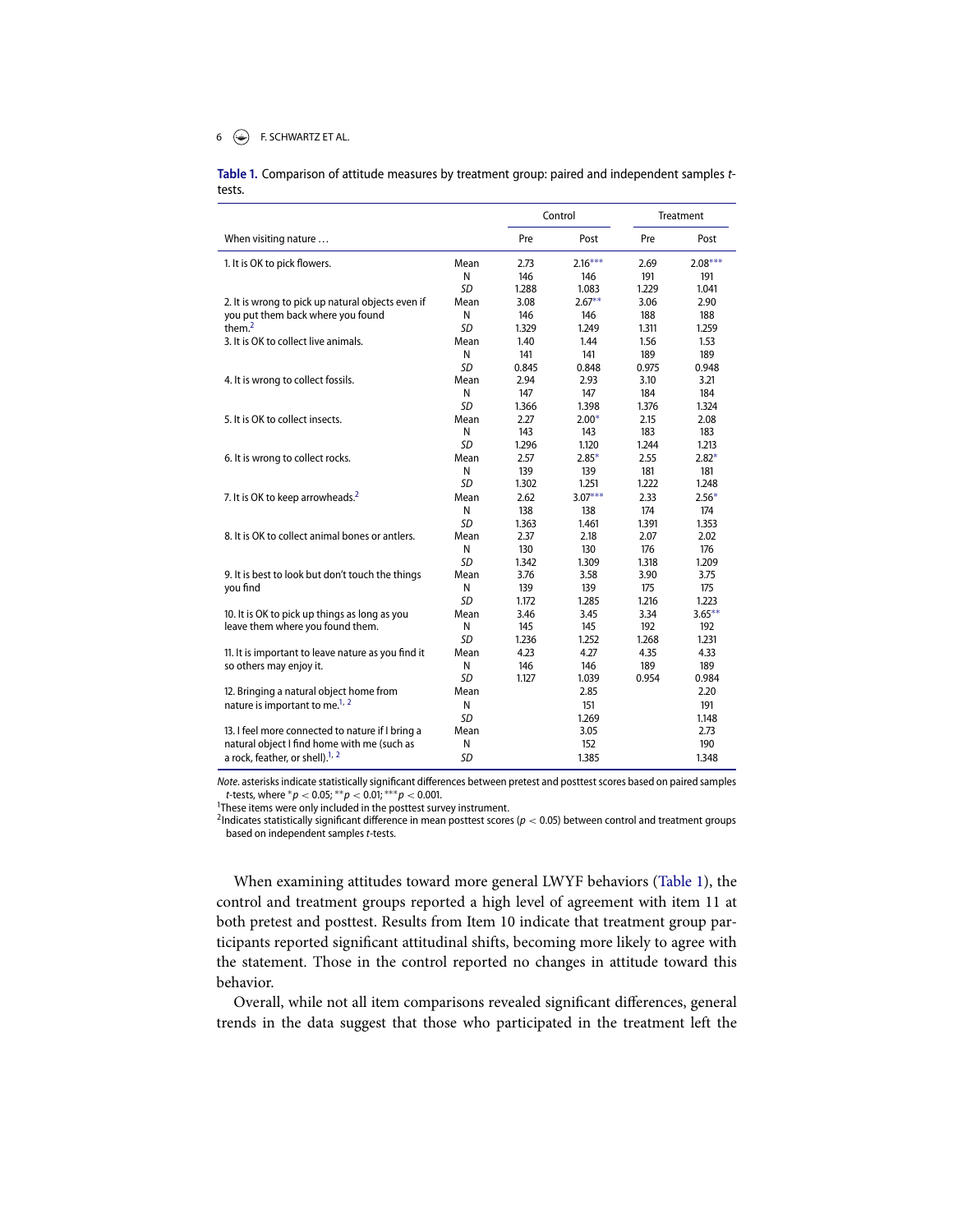ODS program with more positive attitudes toward LWYF than did those in the control.

# *Nature connectedness*

Items 12 and 13 addressed nature connectedness (Table 1). Results indicate signifcant diferences between control and treatment groups on both items. Participants in the treatment group were significantly less likely to agree with item 12 ( $M = 2.20$ ,  $SD = 1.148$ ) than control participants ( $M = 2.85$ ,  $SD = 1.269$ ), and item 13  $(M = 2.73, SD = 1.348$ ; and  $M = 3.05, SD = 1.385$ ), respectively, indicating greater alignment with LWYF. These results suggest participating in the LWYF educational program led participants to associate less importance with keeping natural objects as a way to feel more connected to nature.

# *Behavioral observations*

# *Rate of object discovery*

The control group found the object 41 times out of 48 discovery opportunities (85%) (Table 2). Pyrite had the greatest likelihood of being found (94%), followed by arrowheads (88%) and fossils (75%). Treatment groups found 40 objects out of 54 opportunities (74%). Pyrite was found 100% of the time, followed by fossils (72%) and arrowheads (50%). Thus, diferences in LWYF behaviors were based upon a similar number of objects found (e.g.,  $n_{control} = 41$ ;  $n_{treatment} = 40$ ).

# *Rate of object removal*

Participants in control groups removed 29 of 41 found objects (71%) (Table 2). Arrowheads were most likely to be kept (86%), followed by pyrite (67%) and fossils (58%). Participants in treatment groups removed 24 of 40 found objects at a rate of 11% less (60%). Arrowheads were most likely to be kept (78%), followed by pyrite (67%) and fossils (39%).

| Table 2. Relationship between objects of interest and number of objects found and kept. |  |
|-----------------------------------------------------------------------------------------|--|
|                                                                                         |  |

|           |                                               | Condition      |                               |                              |                |                               |                              |  |  |
|-----------|-----------------------------------------------|----------------|-------------------------------|------------------------------|----------------|-------------------------------|------------------------------|--|--|
|           |                                               | Control        |                               |                              | Treatment      |                               |                              |  |  |
| Object    |                                               | <b>Total N</b> | Found                         | Kept                         | <b>Total N</b> | Found                         | Kept                         |  |  |
| Arrowhead | N<br>% within arrowhead<br>% within condition | 16             | 14<br>87.5%                   | 12<br>85.7%                  | 18             | 9<br>50.0%                    | 7<br>77.8%                   |  |  |
| Fossil    | N<br>% within fossil<br>% within condition    | 16             | 34.1%<br>12<br>75.0%<br>29.3% | 41.4%<br>7<br>58.3%<br>24.1% | 18             | 22.5%<br>13<br>72.2%<br>32.5% | 29.2%<br>5<br>38.5%<br>20.8% |  |  |
| Pyrite    | N<br>% within pyrite<br>% within condition    | 16             | 15<br>93.8%<br>36.6%          | 10<br>66.7%<br>34.5%         | 18             | 18<br>100.0%<br>45.0%         | 12<br>66.7%<br>50.0%         |  |  |
| Total     | N<br>% within object<br>% within condition    | 48             | 41<br>85.4%<br>100.0%         | 29<br>70.7%<br>100.0%        | 54             | 40<br>74.1%<br>100.0%         | 24<br>60.0%<br>100.0%        |  |  |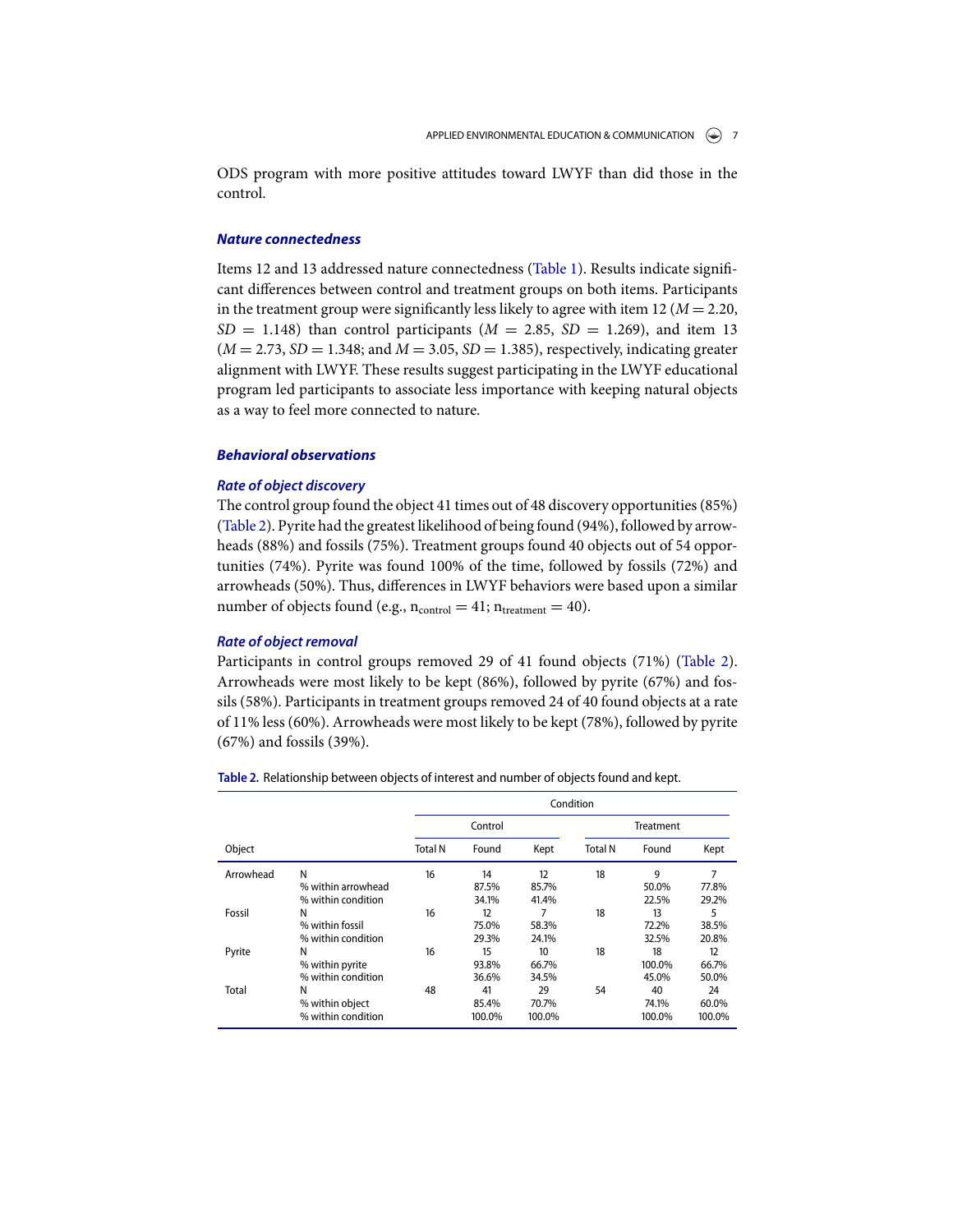8  $\left(\bigcirc\right)$  F. SCHWARTZ ET AL.

#### **Discussion and implications**

Youth are spending less time outdoors—a trend linked to decreased environmental concern, knowledge, and stewardship. Scholars have called for efective educational interventions to promote environmental consciousness in youth (see Louv, 2008; The Outdoor Foundation, 2010; Wray-Lake et al., 2010). The present research responded to this call by investigating the influence and efficacy of a Leave No Trace educational program on the attitudes and behaviors of youth participants.

While both control and treatment groups reported attitudes generally in line with LWYF at pretest, treatment group participants reported attitudes in greater alignment with LWYF after the intervention. Individuals with positive attitudes toward a behavior are more likely to then perform that behavior (Ajzen, 1991, 2011). Therefore, the positive attitudes reported by participants from the treatment group suggest they may subsequently behave in a manner more consistent with the LWYF Principle. However, self-report attitudinal measures are not always accurate and must be interpreted with caution (Camargo & Shavelson, 2009).

The behavioral data reported in this study address that limitation. Supporting the attitude–behavior thesis, we found that treatment group participants removed objects found in nature 11% less frequently (60% removal rate) than control groups (71% removal rate). While we expected lower removal rates overall, the novelty of fnding an arrowhead, fossil, or pyrite is diferent than fnding common objects such as acorns or wildfowers. Therefore, the uniqueness of the fnd might explain the relatively high object removal rate. Overall, however, treatment group participants left objects in place at a higher rate than did the control group participants. In practice, the implications of these fndings are substantial considering an estimated 14 million youth participate in camps such as this annually (American Camp Association, 2013).

Even though objects were kept more often than not, the majority of participants across both groups indicated that taking home an object they fnd in nature was not an important part of the experience. LWYF program participants, however, were signifcantly more likely to evaluate the behavior as unimportant, and the majority disagreed further that bringing natural objects home helped them feel connected to nature. Despite some critiques of the Leave No Trace program suggesting that it discourages human interactions with the natural world, where one should not pick up or interact with things they fnd (e.g., Simon & Alagona, 2009), these results provide evidence to the contrary.

The fact that signifcant diferences in attitudes and behavior were present after only a 30-minute program that broadly covered the LWYF concept, it stands to reason that a more intensive (e.g., longer, more elaborate) outdoor ethics curriculum might have even greater positive infuence on outdoor behaviors. Further research is needed to better understand the extent to which outdoor ethics education might infuence environmentally responsible recreation behaviors in youth.

The results of this research are intended to provide guidance for the development of future Leave No Trace programs for youth. They also provide further support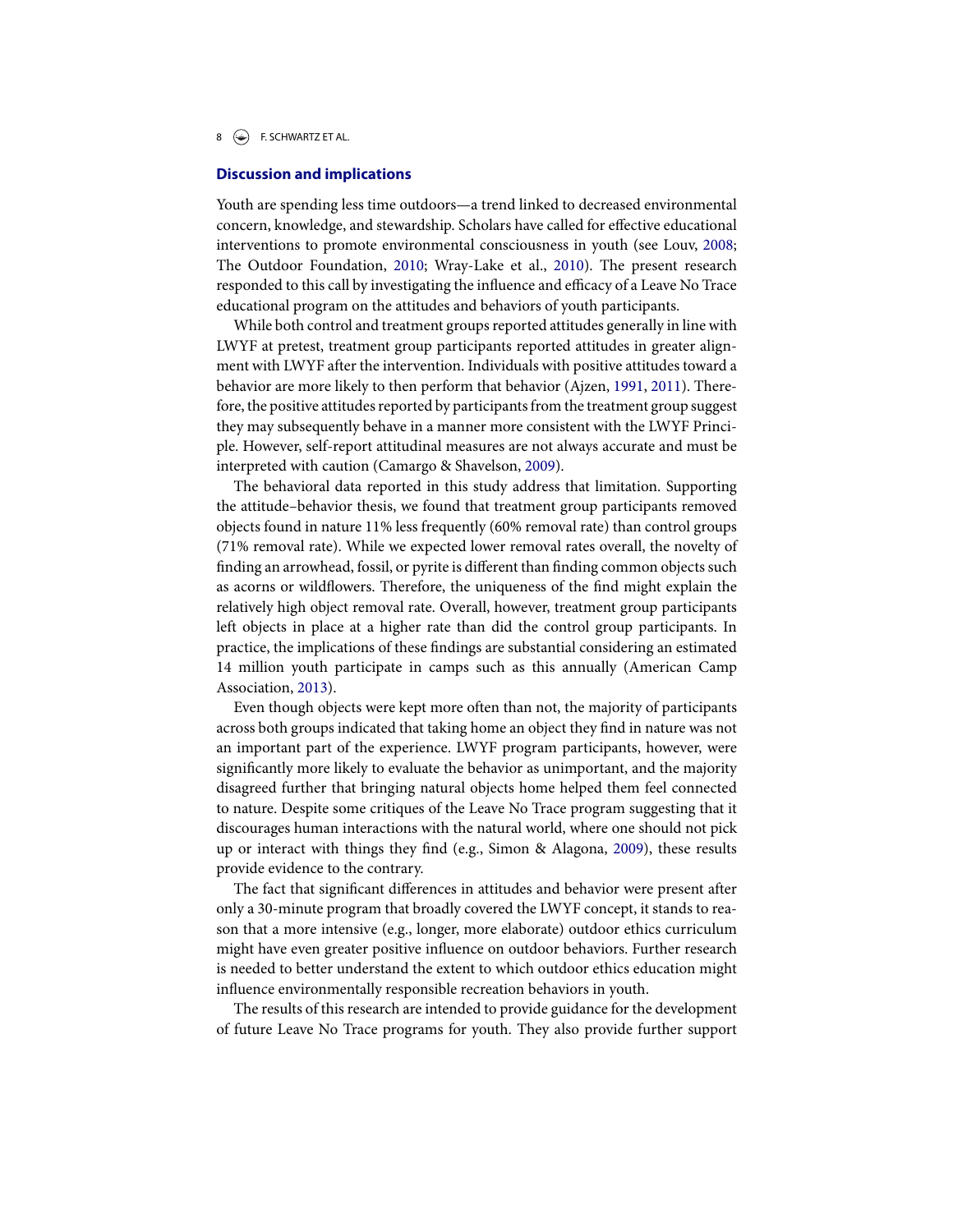#### APPLIED ENVIRONMENTAL EDUCATION & COMMUNICATION  $\left(\begin{matrix} \curvearrowleft \end{matrix}\right)$  9

for the value and importance of outdoor and environmental education programs for youth. Though limited research of this kind has been conducted, most of which has been hypothetical and attitudinal rather than behavioral and experimental, there have been no such studies of this kind related to youth and Leave No Trace to date. As such, this study provides a unique addition to the scientifc and professional literature on parks and protected areas, and the limited body of literature on alternative management practices for reducing outdoor recreation-related impacts in parks and protected areas. Additionally, the study helps to fll a gap in the youth environmental education literature concerned with the efectiveness of programs designed to educate *for* the environment. Future research should consider focusing on additional environmental behaviors, which may include skill-based behaviors stemming from the Leave No Trace principles (e.g., "Dispose of Waste Properly"). Future research should also attempt to reevaluate attitudes longitudinally, to determine the salience of attitude change, and potentially behavior, over time.

At a time when outdoor activity and environmental concern among youth is trending downward, it is essential that we continue our eforts, through both research and practice, to get children outside and interacting with the natural environment. Today's youth will be the leaders of tomorrow, responsible for the health of the natural environment. This research supports the notion that Leave No Trace education for youth can make a positive impact on attitudes and behaviors *for* the environment.

# **Acknowledgments**

The authors would like to thank the McConnell Family Foundation for their support of this important research.

#### **ORCID**

Forrest Schwartz D<http://orcid.org/0000-0003-1554-8733> Ellen Will <http://orcid.org/0000-0002-9362-3762>

# **References**

- Ajzen, I. (1991). The theory of planned behavior. *Organizational Behavior and Human Decision Making 50*(2), 179–211. doi[:10.1016/0749-5978\(91\)90020-T](https://doi.org/10.1016/0749-5978(91)90020-T)
- Ajzen, I. (2001). Nature and operation of attitudes. *Annual review of psychology 52*(1), 27–58.
- Ajzen, I. (2011). The theory of planned behaviour: Reactions and refections. *Psychology & Health, 26*(9), 1113–1127. doi[:10.1080/08870446.2011.613995](https://doi.org/10.1080/08870446.2011.613995)
- American Camp Association Camp Compensation and Benefts Report. (2013). American Camp [Association. Martinsville, IN. Retrieved from](https://www.acacamps.org/press-room/aca-facts-trends) https://www.acacamps.org/press-room/acafacts-trends.
- Barratt Hacking, E., Barratt, R., & Scott, W. (2007). Engaging children: Research issues around participation and environmental learning. *Environmental Education Research, 13*(4), 529– 544. doi[:10.1080/13504620701600271](https://doi.org/10.1080/13504620701600271)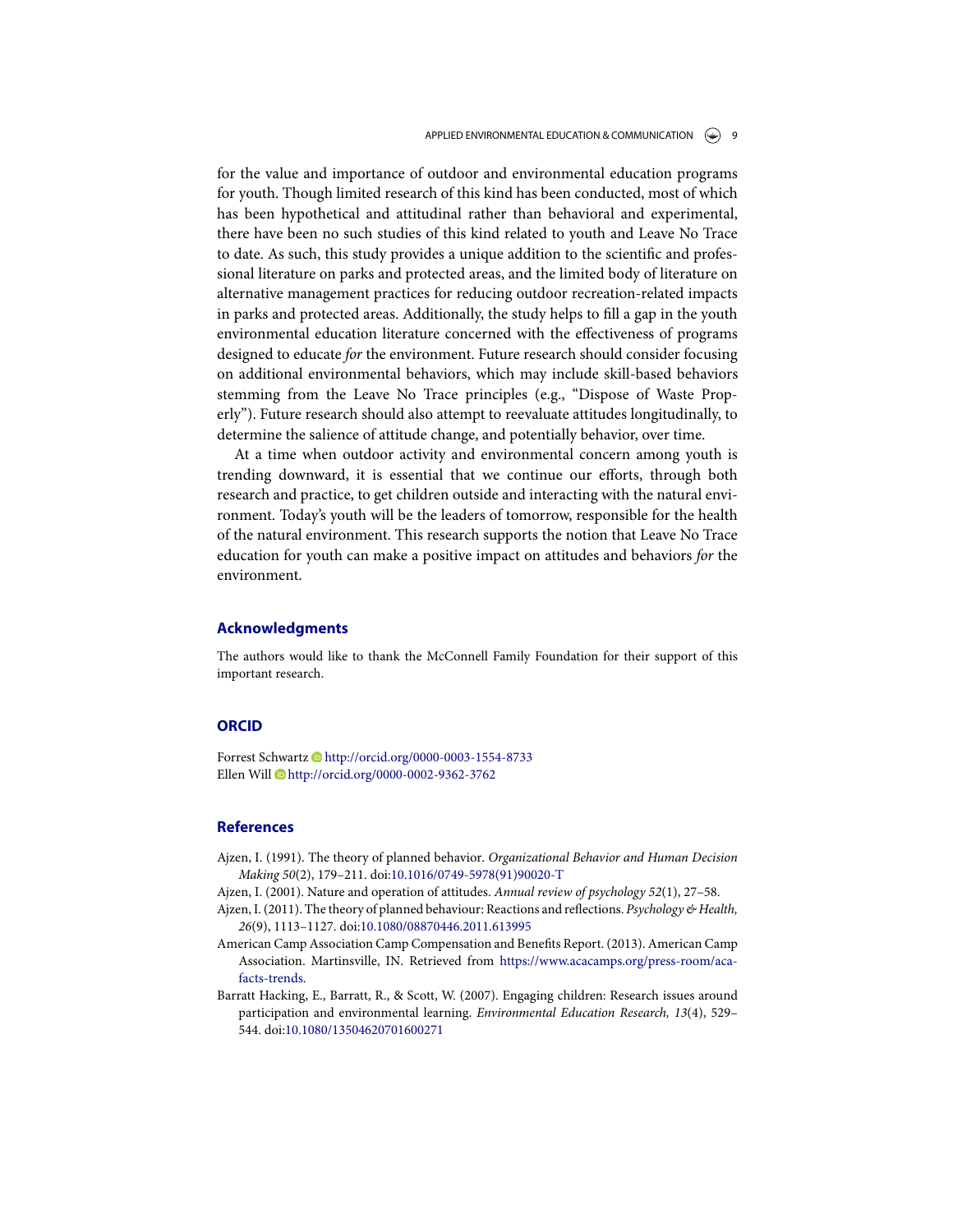- Camargo, C., & Shavelson, R. (2009). Direct measures in environmental education evaluation: Behavioral intentions versus observable actions. *Applied Environmental Education & Communication, 8*(3–4), 165–173. doi[:10.1080/15330150903269266](https://doi.org/10.1080/15330150903269266)
- Chawla, L. (1998). Signifcant life experiences revisited: A review of research on sources of environmental sensitivity. *The Journal of Environmental Education., 29*(3), 11–21. doi[:10.1080/00958969809599114](https://doi.org/10.1080/00958969809599114)
- Chawla, L., & Cushing, D. F. (2007). Education for strategic environmental behavior. *Environmental Education Research, 13*(4), 437–452. doi[:10.1080/13504620701581539](https://doi.org/10.1080/13504620701581539)
- Davis, J. (2009). Revealing the research "hole" of early childhood education for sustainability: A preliminary survey of the literature. *Environmental Education Research, 15*(2), 227–241. doi[:10.1080/13504620802710607](https://doi.org/10.1080/13504620802710607)
- Fishbein, M., & Manfredo, M. J. (1992). A theory of behavior change. In M. J. Manfredo (Ed.) *In*f*uencing human behavior theory and application in recreation, tourism, and natural resources management* (pp. 29–50). Champaign, IL: Sagamore Pub. Inc.
- Ham, S. H., & Krumpe, E. E. (1996). Identifying audiences and messages for nonformal environmental education – A theoretical framework for interpreters. *Journal of Interpretation Research, 1*(1), 11–23.
- Heberlein, T. A. (2012). *Navigating environmental attitudes*. Oxford, UK: Oxford University Press. ISBN: 978-0-1997-7333-6.
- Hungerford, H. R., & Volk, T. L. (1990). Changing learner behavior through environmental education. *The Journal of Environmental Education, 21*(3), 8–21. doi[:10.1080/00958964.1990.10753743](https://doi.org/10.1080/00958964.1990.10753743)
- Hwang, Y. H., Kim, S. I., & Jeng, J. M. (2000). Examining the causal relationships among selected antecedents of responsible environmental behavior. *The Journal of Environmental Education, 31*(4), 19–25. doi[:10.1080/00958960009598647](https://doi.org/10.1080/00958960009598647)
- Louv, R. (2008). Last child in the woods. Chapel Hill, NC: Algonquin Books.
- Manning, R. E. (2003). Emerging principles for using information/education in wilderness management. *International Journal of Wilderness, 9*(1), 20–27.
- Marion, J. L., Leung, Y.-F., Eagleston, H., & Burroughs, K. (2016). A review and synthesis of recreation ecology research fndings on visitor impacts to wilderness and protected natural areas. *Journal of Forestry, 114*(3), 352–362. doi[:10.5849/jof.15-498](https://doi.org/10.5849/jof.15-498)
- Miller, J., Shellman, A., Hill, E. L., Ramsing, R., & Lawhon, B. (2014). Measuring the efectiveness of the leave no trace PEAK program. *Journal of Youth Development, 9*(2), 1–13.
- Petty, R. E., McMichael, S., & Brannon, L. A. (1992). The elaboration likelihood model of persuasion: Applications in recreation and tourism. In M. J. Manfredo (Ed.), *In*f*uencing human behavior theory and application in recreation, tourism, and natural resources management* (pp. 77–101). Champaign, IL: Sagamore Pub. Inc.
- Schwarz, N. (1999). Self-reports: How the questions shape the answers. *American Psychologist, 54*(2), 93–105. doi[:10.1037//0003-066X.54.2.93](https://doi.org/10.1037//0003-066X.54.2.93)
- Simon, G. L., & Alagona, P. S. (2009). Beyond Leave No Trace. *Ethics, Place & Environment, 12*(1), 17–34. doi[:10.1080/13668790902753021](https://doi.org/10.1080/13668790902753021)
- Taff, B. D., Newman, P., Vagias, W. M., & Lawhon, B. (2014). Comparing day-users' and overnight visitors' attitudes concerning leave no trace. *Journal of Outdoor Recreation, Education, and Leadership, 6*(2), 133–146. doi[:10.7768/1948-5123.1189](https://doi.org/10.7768/1948-5123.1189)
- The Outdoor Foundation. (2010). *Special report on youth: The next generation of outdoor champions* (pp. 1–32). Boulder, CO: The Outdoor Foundation.
- Vagias, W. M., & Powell, R. B. (2010). Backcountry visitors' leave no trace attitudes. *Journal of Wilderness, 16*(3), 21–27.
- Ward, C. W., & Roggenbuck, J. (2003). Understanding park visitors' response to interventions to reduce petrifed wood theft. *Journal of Interpretation Research, 8*(1), 67–82.

<sup>10</sup> F. SCHWARTZ ET AL.